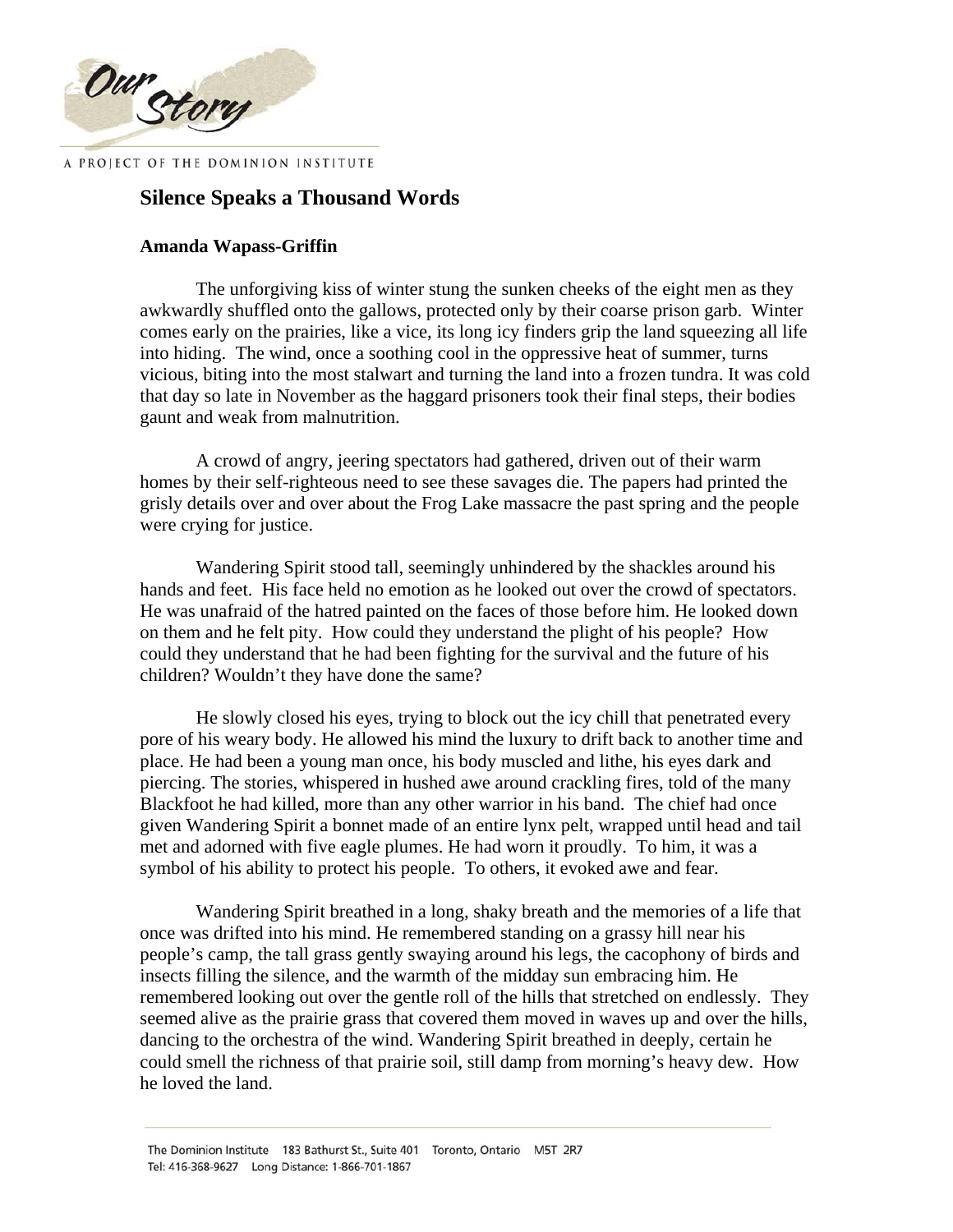

He was jarred back to reality when he heard Bad Arrow speaking in a hoarse whisper. Was it already time for their last words? He hadn't heard what the first two men said. Bad Arrow's voice rose as he continued to pray to the Creator for his family. Wandering Spirit knew Bad Arrow was thinking about the young son he would leave behind and to what end?

Wandering Spirit closed his eyes again trying to shut out the fathomless gray in the scene that surrounded him and he silently sent up his own prayer to the Creator.

"Do you hear me? Do you feel how my heart aches for my people and not for myself? I have accepted this death prepared for me. I only ask that you protect my people; Watch over them, Great Spirit, as the journey ahead of them will be long and hard."

Unbidden, whispers of a life that once was filled his mind. He saw a group of about 20 tipis, standing like proud pinnacles on the expanse of the prairie, thin threads of smoke acting as spires as they trailed into the sky. He could see racks of bison meat drying in the sun. It had been a successful hunt and his people were preparing the meat, a process that would take weeks. He could see children running between tipis, laughing, as their mothers scraped the bison hides.

There was a sudden sharpness in his chest at the memory. How strong and proud his people had been. It seemed so long ago and yet the memories remained strikingly clear. Life had changed so quickly, the change had spread like a prairie fire leaving behind a charred and seemingly lifeless landscape.

Wandering Spirit remembered standing among his people, their tipis showing sign of wear. The women had tried to patch the worn bison hides as best as they could but weakness from hunger had stripped them of their vitality and strength. The atmosphere around the camp was solemn and the tension stifling. People moved about the camp their shoulders slumped and their faces drawn.

He had gone to see Chief Big Bear, already an old and tired man, to plead with him to allow Wandering Spirit, war chief, and his warriors to do something, anything. The chief told him that there had been talk that bands in the east had made treaties with the government, surrendering their land for promises of a new war of life. The chief's voice had been sombre and that night, in the shadows of firelight, Wandering Spirit noticed the deep lines that etched age into the chief's face. He knew the chief did not want trouble with the white man. He also knew that the chief remained wary of the promises they made in these treaties. When it had came time to me with the government Wandering Spirit had stood behind the chief when he refused to leave his mark on that piece of paper that promised his starving people life again in exchange for their freedom.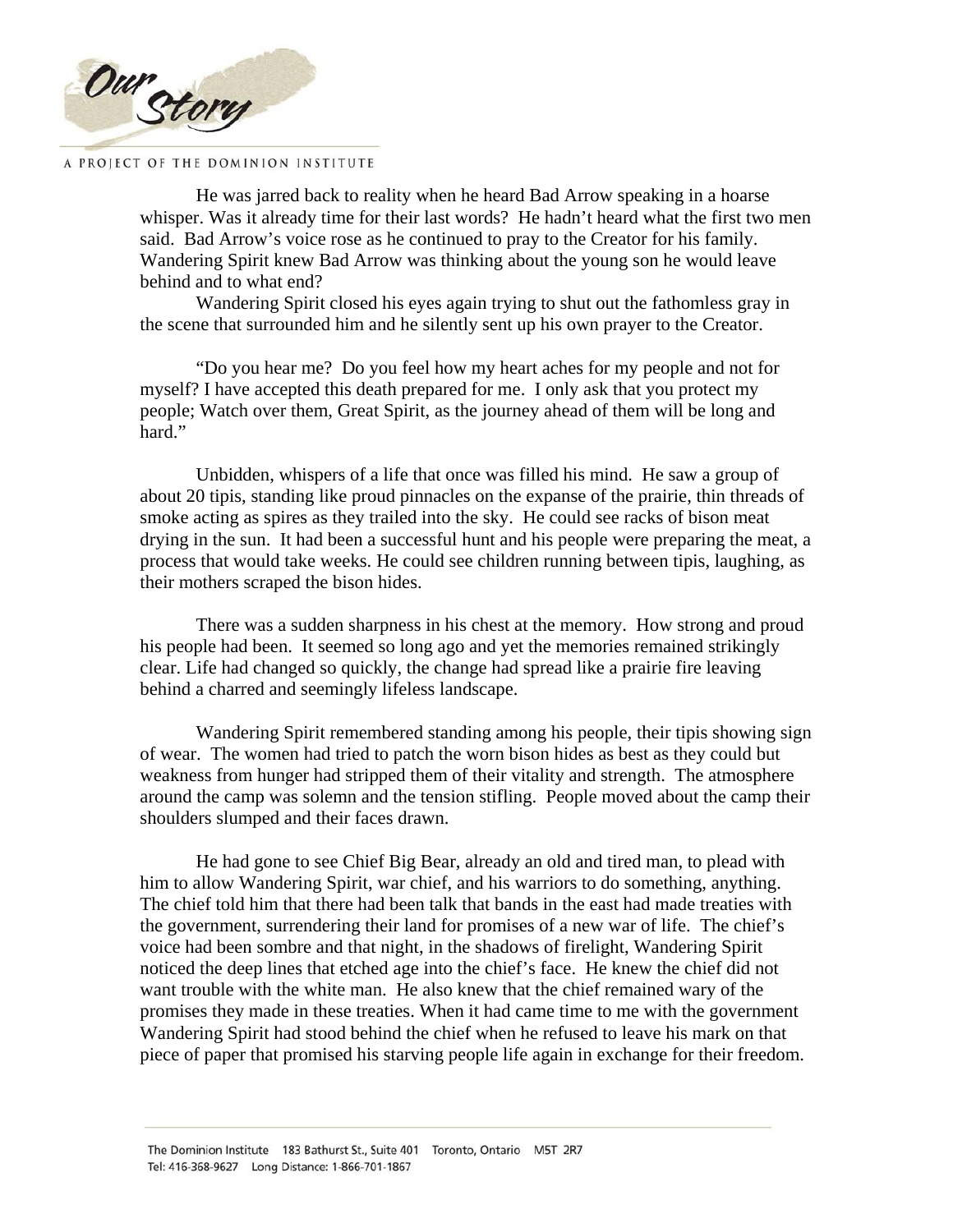

Wandering Spirit shivered and shifted his weight. The boards beneath his feet felt cold and strange and he yearned for the softness of the earth. Little Bear began to speak his last words, his raspy voice crying out in anguish about the plight of their people and the desperation that had driven them to make a stand. Wandering Spirit knew the desperation that Little Bear spoke of instantly. When the chief had left that gathering with the government, the paper still missing his mark, Wandering Spirit had felt a surge of hope. Maybe now the chief would listen to him. His heart ached to fight back instead of waiting for hunger and weakness to overcome him and his people. His warriors had done what they could to overpower the hunger that had clawed at the peoples' empty bellies.

They had set up camp on the Frog Lake Reserve, near Fort Pitt, the autumn before and the previous winter had not been easy on the haggard and wearied people. Many succumbed to the death that they had been fighting off so valiantly. Wandering Spirit's band had traveled from the plains of Montana where they had come back starving and empty handed.

Wandering Spirit and his warriors had spent that exhausting winter snaring rabbits and other small game, distributing the meagre portions among the people. Some took it with a fleeting look of gratefulness in their sunken eyes while others, their flesh hanging on their bones remained curled up inside their tipis too weak to even notice. He had gathered all that he could find of value in the camp that could be spared and had taken it to the store on the settlement nearby to trade for food.

Wandering Spirit felt his body tense as he remembered what Thomas Quinn, the Indian agent, had scornfully told him, "No work, no food." He knew Quinn was suggesting that the chief needed to put his mark on the paper if he expected anything form the government. He had walked away from Quinn that day empty-handed. But, as his people grew weaker, Wandering Spirit's rage had grown stronger 'till it burned in him like a powder keg ready to explode.

Iron Body was crying out in anger now, his words sharp and condemning. Though the people who had gathered to watch him die would not understand his words, his tone conveyed his anguish. Wandering Spirit couldn't help but steal a sideways glance at the brave warrior that he had fought beside almost all his life. Iron Body's face was contorted with rage, his eyes shut tight and his face pointed towards the sky. Wandering Spirit notices, for the first time the long thick ropes that hung like deadweights behind each man. Wandering Spirit's stomach tightened and he felt Iron Body's angst as if it was his own.

Even as his own stomach gnawed in hunger and body grew weaker, Wandering Spirit approached the chief, hell bent on being heard.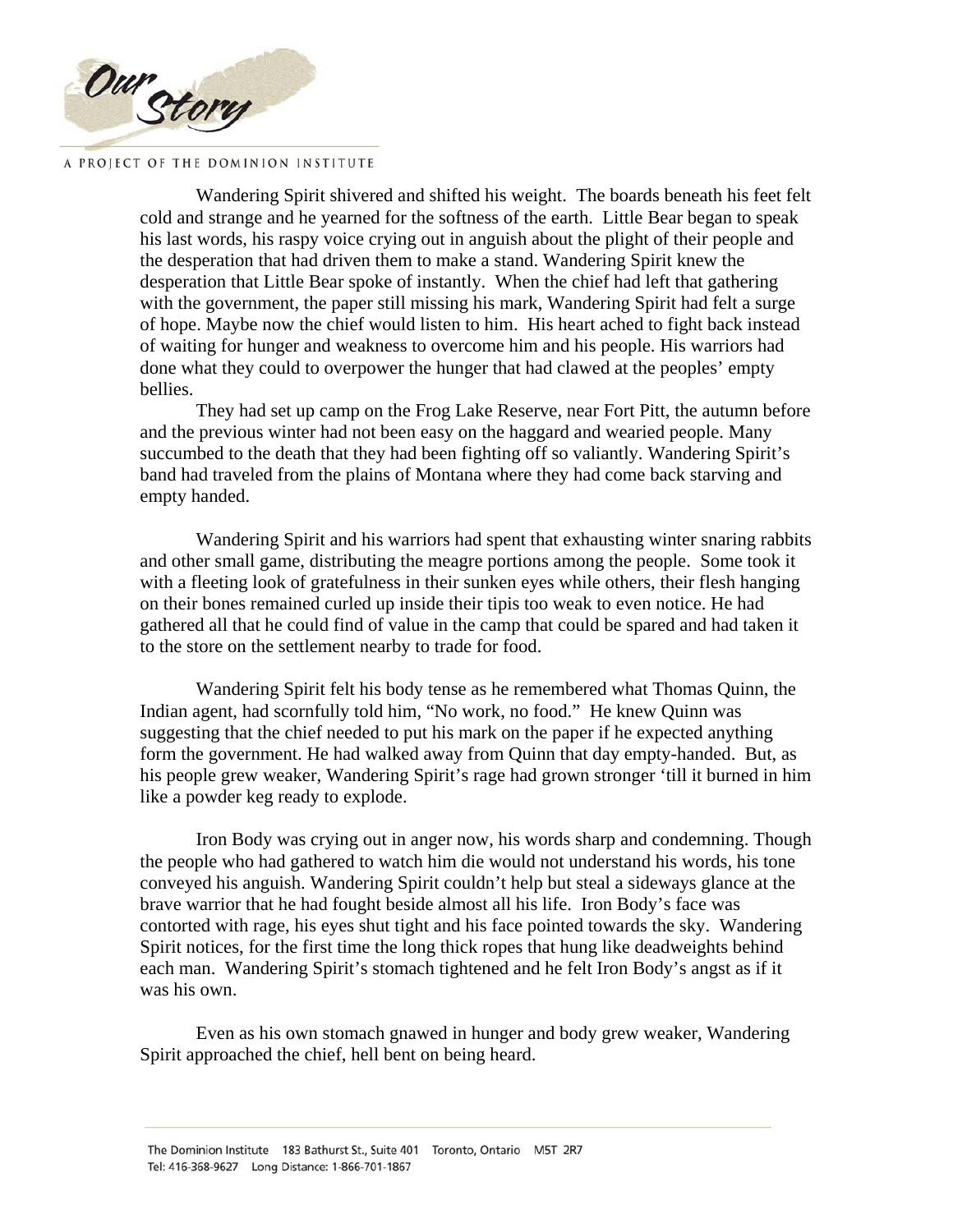

"We need to stand up and fight or we will soon be too weak to do anything but curl up and die. No more waiting. The people are desperate and the warriors restless."

The chief had listened to him in silence, his craggy face remaining emotionless and Wandering Spirit remembered feeling sorry for him. It was at that moment that Wandering Spirit had realized it was up to him to do something and that he had to make the next move. He was the raw chief after all. He had gathered his warriors, on that sunny cloudless spring day, and they headed for the Frog Lake settlement.

Miserable Man's final war cry, feared in the heat of battle, echoed in sharp contrast to the sombre scene before them. Wandering Spirit saw Thomas Quinn's face again. He and his warriors had come to the settlement to try to get food for the starving people. But Quinn refused to cooperate. Even with a gun trained on him, Quinn sneered at Wandering Spirit and his warriors with contempt and superiority, and tried to grab Wandering Spirit's gun. Quinn was quick and strong but misjudged the distance between him and the gun. The shot sounded like an explosion and Quinn's face contorted in a look of sheer surprise as the bullet tore into his body. Wandering Spirit remembered Quinn's body falling hard to the ground and then standing over the man who had wielded so much power over the destiny of his people. He had watched his blood pour out onto the earth, somehow knowing that in that moment he had lost his life as well. Eight more men had died after Quinn that day and still his people went hungry.

The man beside him began to sing, pulling Wandering Spirit from his memories. Walked the Sky's last song stirred the warrior's heart. He exhaled and his body slumped forward slightly; his shackles suddenly unbearably heavy. After Walking the Sky, he was the only man whose last words remained unspoken.

His heart cried for his people and he saw them as they were – strong and resilient and Wandering Spirit knew they would survive. They would find a way to stand proud again. He opened his eyes and saw the sea of people looking up at him expectantly, waiting to hear what this last man had to say before the rope was put over his head and he breathed his last.

Suddenly there was a break in the clouds and a single beam of sunlight beckoned. Wandering Spirit stood tall, imagining he was wearing his war bonnet and holding his bow and arrow, his body strong again. He could feel the gentle breeze of the prairie wind on his body and the sweet smell of sage and sweetgrass in his nostrils. His words dissipated in the sunlight. Wandering Spirit closed his eyes, the strength of his ancestors coursing through his body. He did not feel the rope around his neck, heavy and chafing. His burden had lifted. It did not matter wheat he said. His last words were embodied in the life he had lived.